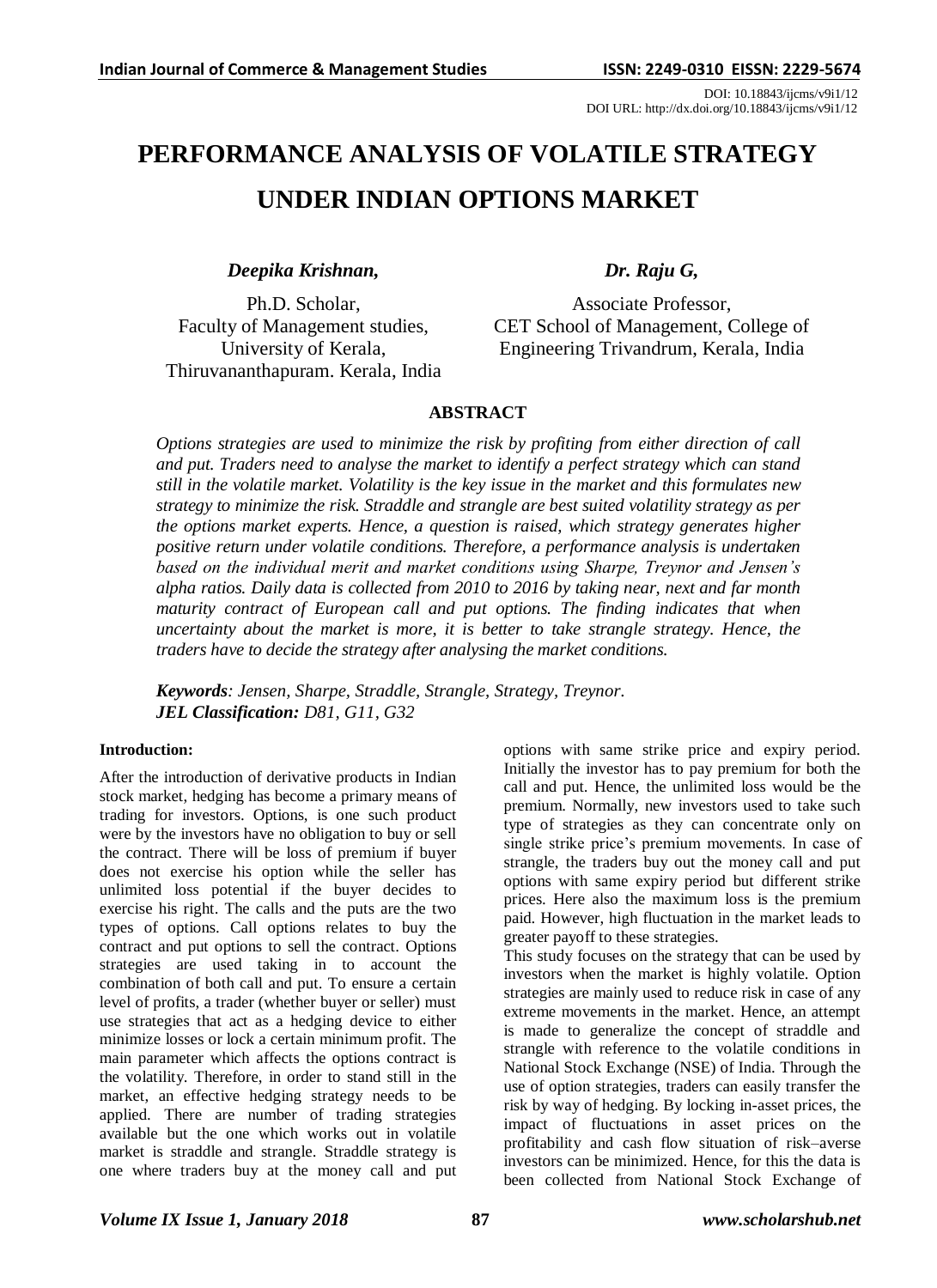India. It demonstrates the European call and put options of Nifty 50 Index options. Based on the strategy strike price is selected. For straddle 8000 and for strangle 8000 and 8600 strike price with same maturity period. Here, near (1 month), next (2 month) and far (3 month) month maturity contract is selected. The strategies formulated here will definitely familiarize the investors regarding the straddle and strangle strategy under volatile market condition and can thus maximize the returns.

The remainder of the paper is organized as follows. Section 2 gives extensive review of literature. Section 3 contains description of data and methodology. The results and discussion have been compressed and summarized through tables and charts in section 4. The final section provides brief summary and conclusion of the study.

# **Review of Literature:**

Several studies compare the performance of purestock positions with that of stock positions combined with options, and the performance of different option strategies. (Trennepohl & Dukes, 1981) investigated the performance of option writing and buying strategies using in-the-money (ITM) and out-of-themoney (OTM) options, and found that covered option writing lowers portfolio standard deviation and improves portfolio mean returns. (Bookstaber & Clarke, 1985) compared the performance of protective-put, covered-call, and pure-stock strategies, and found that call writing is better than put buying in terms of expected return and volatility, but that the former truncates the right-hand side of a distribution causing undesirable negative skewness, while put-buying truncates the left-hand side of a distribution causing desirable positive skewness. Some studies show that the performance of option strategies with stock portfolios could depend on other factors or on market conditions. (Benninga & Blume, 1985) analyzed the optimality of portfolio insurance in complete and incomplete markets, and found that buying put option may be optimal only in an incomplete market, not in a complete market. (Brooks & Hand, 1988) examined the return characteristics of index futures contracts, and found that both the return distribution and performance evaluation depend on the risk-free rate, the dividend rate, the basis and the margins. (Castellano & Giacometti, 2001) compared the performance of protective-put and covered-call strategies to the performance of holding an unhedged currency portfolio and found that the option strategies perform better than the optimal naked portfolios and the protective-put strategy performs well for different VaR models. (Isakov & Morard, 2001)investigated the performance of a global investment strategy that combines diversification and option strategies, in particular the covered call strategy, and found that

the use of option strategies consistently improves the performance of stock portfolios, even in the presence of transaction costs.(Brenner, Ou, & Zhang, 2001)indicates that the straddle are very sensitive when comes to changes in volatility. This result into a power instruments in the options market to hedge the volatility spill over. Hence, straddle declares better comparing to other strategies. (Liu & Pan, 2001) describe the risk and return tradeoffs in the stochastic volatility and price jumps through derivatives. It will enable the investors to exploit the time varying opportunity in the stock market. (Abid et al 2006) investigated the performance of option strategies, including writing OTM covered-call and buying ITM protective put, with that of the purestock investment, and found that, in general, the buying ITM protective-put strategy has the best performance, followed by the writing OTM coveredcall strategy, both out-performing the naked stock.

From the literature it was understood that there is not much studies on volatility strategies i.e. straddle and strangle. Moreover, options strategies in earlier studies shows the movements of in the money and out the money stock prices. For this different strategies is been used to arrive the hedging results. An exact conclusion is not drawn with regard to the performance of each strategy. Hence, the study is designed exclusively for traders who are new to the market. Since volatility is the main cause of tension to the traders in the derivatives markets. Further analyses in the study try to fulfil the undrawn conclusion in the previous research.

# **Data and Methodology:**

# **Data:**

The data set employed in the present study is retrieved from the National Stock Exchange of India (NSE) website. It encompasses the index options of Nifty 50 and the underlying value on a daily basis. The Nifty 50 index is the world's most actively traded derivatives contract, according to a survey titled 'Derivatives Market Survey', conducted by the World Federation of Exchanges (WFE) and International Options Market Association (IOMA) for the year 2015 across diversified product ranges. Based on the information, the data is collected from January 1, 2010 to December 30, 2016. The long straddle and long strangle strategy is applied by taking European call and European put options with near (1 month), next (2 month) and far (3 month) month contract. Hence, the data set is divided into three month contract cycle period. In order to analyse the performance of straddle and strangle strategies, the Sharpe ratio, Jensen's alpha ratio and Treynor ratio are applied. The methodological parts are explained in next section.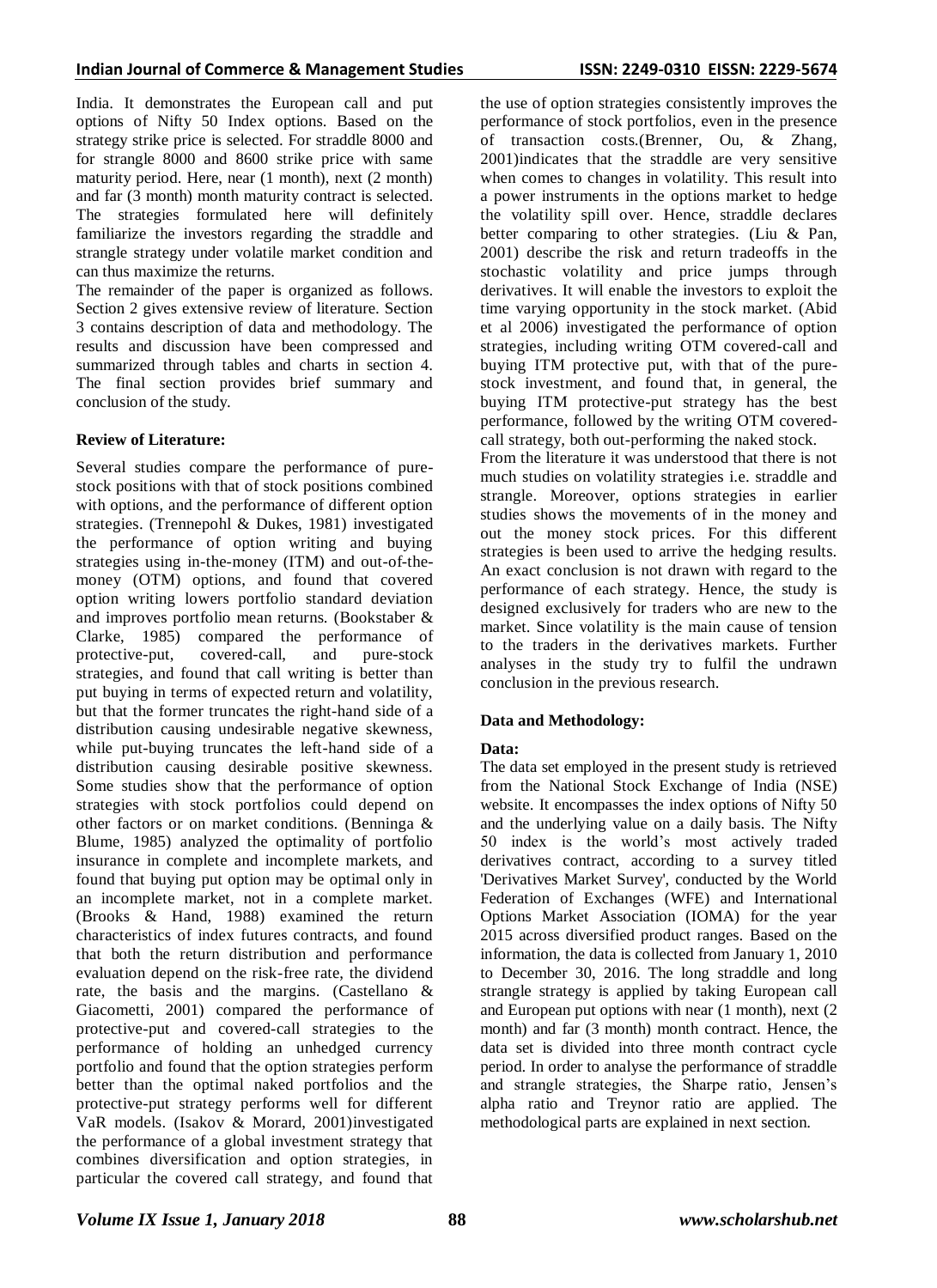#### **Methodology:**

#### **Sharpe ratio:**

The sharpe ratio is developed by William Sharpe. The objective of the ratio is to measure the risk adjusted performance of the investment. This ratio is used to analyse the performance of the total investment or a single stock. The Sharpe ratio is measured by taking the average return evaluated both from call and put with risk fee rate of return. In all, it measures the return earned in excess of the risk-free rate by the standard deviation in its return over the measurement period. It quantifies the reward per unit of total risk:

$$
Sharpe Ratio = \frac{R_p - R_F}{\sigma_P}
$$

Where,  $R_p$  represents the return on strategy over a period,  $R_F$  is the risk-free rate and  $\sigma_P$  is the standard deviation of the strategy. A high and positive Sharpe ratio shows a firm's superior risk-adjusted performance, while a low and negative ratio is an indication of unfavourable performance (Sharpe, 1966). The basic purpose of the Sharpe ratio is to allow an investor to analyze how much greater a return he or she is obtaining in relation to the level of additional risk taken to generate that return.

#### **Treynor Ratio:**

It is similar to the Sharpe ratio, except it uses the beta instead of the standard deviation.(Treynor, 1965)measures the return earned in excess of a riskless investment per unit of market risk assumed. Here, the market risk is the beta coefficient. But when it comes to negative beta, the result may get influence to unsystematic risk. This is an improvement over the Sharpe as the return coincides with the volatility performance. It quantifies the reward-to-volatility ratio:

Treynor Ratio = 
$$
\frac{R_p - R_F}{\beta_P}
$$

Where,  $R_p$  represents the return on strategy,  $R_F$  is the risk-free rate and  $\beta_{\rm P}$  is the beta of the strategy with market index. The standard deviation of the strategy alone provides incomplete information on prices movements. This creates advantages to Treynor ratio as they evaluate the overall beta coefficient of each strategy. Beta generates the result of covariance of strategy with the market index.

#### **Jensen's Alpha Ratio:**

(Jensen, 1968), measures the performance of a fund compared with the actual returns over the period as suggested by the CAPM model. From the level of systematic risk alpha is generated between the excess return and the return actually expected from the portfolio. A positive alpha indicates that the portfolio has outperformed the market, and vice versa. The Jensen's Alpha can be calculated using the following formula:

$$
Jensen's Alph (\alpha) = R_p - (R_F + \beta(R_M - R_F))
$$

Where,  $R_p$  is the excess returns attained from the strategy,  $R_F$  narrates the risk-free rate as per the period defined,  $\beta$  is stock's beta, R<sub>M</sub> is the market return of the strategy.  $\beta = Cov(R_p, R_M)/Var(R_p)$ . Here, Cov denotes the covariance and Var as Variance. Alpha ratio not only takes the beta coefficient but also calculate the expected return in a strategy. This makes the ratio better than the other ratios. Using the formulae above results has been generated in the next section.

#### **Results and Discussion:**

The descriptive statistics in table 1 represents the closing premium value of European call and put options of Nifty 50 Index options. For the straddle strategy, 8000 strike is been taken and for strangle 8600. The Jarque-Bera test states that the residuals are normally distributed at the 5 per cent significance level. In the entire call options contract high standard deviation is narrated comparing to put options. While forming the strategy, the traders have to see the movements of call and put options in each strike prices. (Stoll, 1969) argues that there is relation between the call and put with regard to the stock price changes. Hence, a granger causality test is formulated to show the cause and effects relationship between the call and put options of each strategy which are narrated in Table 2. Since the period selected for the study describes a bullish approach, the results are designed accordingly. Here, the series are assumed to be stationary. As per the result, it is noted that the spot market has influence in the call and put options contract. Moreover, call contract in strangle is causing effect on the put options of strike price 8000. This shows that strangle strategy is reacting better in the market. It can leads to positive return to the traders. Sometimes, an inverse relation creates efficient strategy in the bullish markets. Therefore, while trading in the options markets investors has to keep on eyes not only in the spot market but also on the call and put simultaneously.

To examine the performance analysis of straddle and strangle strategies, different ratios are calculated by taking one (near), two (next) and three (far) month maturity period. Standard deviation and beta is been calculated to check the volatility trend in the market. This will intend the investor to create an investment decision based on the market situation. An appropriate amount of strategy is to be formed while arriving at the investment decision in stock market especially in options. Firstly, a portfolio returns are calculated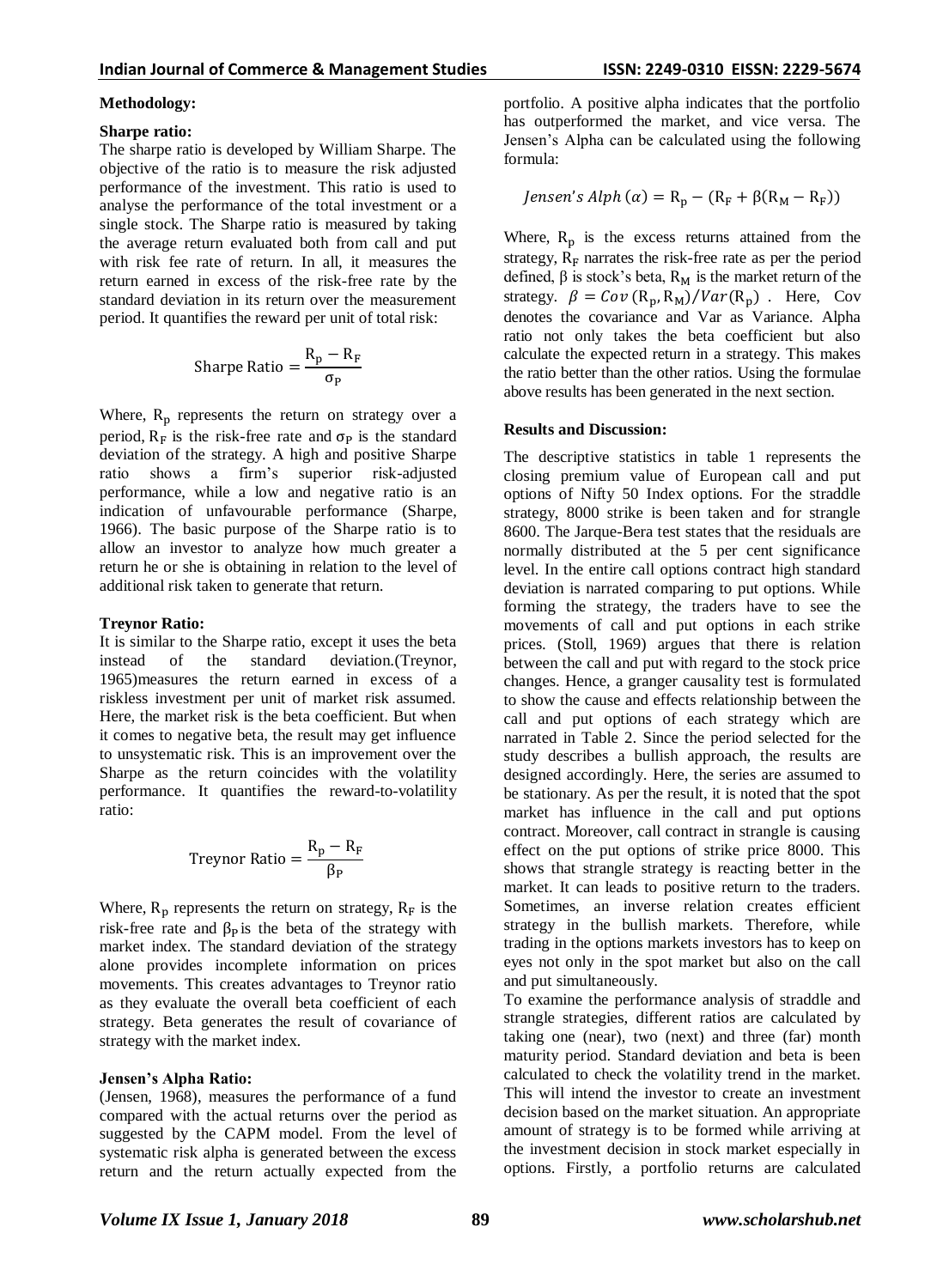taking the return of call and put options with each strike prices given by:

$$
R_m = \frac{P_m}{P_n} - 1
$$

Where,  $P_m$  is the present price and  $P_n$  is the previous day's price. Based on the straddle strategy, the premium value of call and put options with strike price 8000 is generated under each maturity period. In strangle, call options of strike price 8600 and put options with strike 8000 is taken in to account for the calculation. The risk free rate of return based on the period December, 2015 is 6.52 per cent. Moreover, in order to have a detail evaluation of the market, options are being divided according to the moneyness. This will throw light on the strategies under different market situation. Firstly, in-the-money performance analysis is demonstrated in Table 3 then forwarded with at-the-money and out-the-money in Table 4 and 5 respectively. Since the market move around the volatile scenario, there arises a need to formulate effective strategy. To form a strategy which generates higher return is a difficult one. Hence, both the strategy i.e. straddles and strangles needs to be applied in the market to see which generate good answer. Therefore, the performance of each strategy is tested by using the Sharpe, Jensen alpha and Treynor ratio.

The Sharpe ratio is one of the efficient tools for testing the performance of a portfolio. The closing premium value of European call and put options is taken to form a total investment with 8000 strike price in straddle. While 8000 and 8600 strike prices for strangle strategy. Average return resembles the return from call and put together in same maturity period. Long straddle strategy is applied first, where a trader can make profits even if the market goes in any direction. The deviations of each value is been taken as the average for call and put options. In case of strangle, average deviation was measured with two strike prices. Long strangle is more appealing than the straddle as the investor can make money in either direction of stock. In-the-money scenarios is beneficial for strangle as the investors are taking advantage of two strike prices. Therefore either direction gives better pay off for the strangle strategy. It has been seen that at-the-money is profitable for the straddle as the same strike price generate equal amount of movements. But here, the bullish market has given marks to strangle. Since, the direction may not be equal in all cases. In case of near and far month maturity contract, the standard deviation is high. This gives the advantages to Sharpe ratio in favor of strangle strategy. The prices of strangle moves in an accurate manner which makes the market more efficient. In straddle, the trader catches the profits where the market moves. There is no exact timing as to when the market shift to straddle. Market is subjective and requires timing with regard to buying and selling of stock. Normally, there are three movements for the market i.e. up, down and average side. While moving in side way direction, it becomes difficult for traders to decide the market structure. Hence, two choices appears, either the trader can hedge the present stock or took a side direction and wait for the further movement of the market. Since the buyers of the options contract have to pay both the premium, the risk is more. Therefore, beta is to be calculated to analyze the systematic risk in the strategy formed.

The return of the portfolio based on the beta is formulated through Treynor ratios. It measures the coefficient of beta in each strategy. An average is been taken to generate the result based on the covariance of call and put options. The result indicates the superiority of strangle strategy by means of beta. Due to negative beta in next and far month, the Treynor comes to negative value which indicates the dull performance of straddle. May be the market may not be efficient for the same type of strike prices. Lack of volatility for straddle strategy creates a negative approach to traders in the market. This may affect to both the call and put options simultaneously. This will continue till the market reach in a definite direction. Hence, the Treynor ratio depicts lesser value, so would be the performance of the strategy. It's all the volatility which decides the market. But Warren Buffet says, volatility is not a true risk. This is just a condition in the market. Present market is now not allowing the straddle strategy to perform well in the market. Next issue arises based on the beta coefficient is that, what would be the expected rate of return apart from the average return. For that Jensen's alpha ratio need to be calculated. Jensen's alpha ratio measures the expected return on beta. Other than Sharpe and Treynor, Jensen ratios gives exact result of the portfolio investment based on the beta, risk free rate, expected return in same maturity period. Previously, the Treynor measures the average return from the total period by using beta and risk free rate. Moreover Sharpe use standard deviation for calculating the average return based on the risk free rate. Here, the Jensen's alpha analyze the risk in terms of beta and hence assumes that the strategy is already diversified in nature. While comparing to straddle, strangle looks perfect. In all the cases of straddle, the moneyness seems negative. May be the market going in the side way direction or any particular announcement could have been taken place. Such types of reaction create advantages to the strangle strategy.

When comes to trading in options markets, investors becomes confused while selecting appropriate strategy. New trader will normally choose straddle as it comes under same strike price. But based on the market scenario strangle will also perform better from the results of Shape, Treynor and Jensen's alpha ratios. It is the volatility who decides the strategy. Hence, based on the market conditions a trader has to decide which strategy is better. Hence, it is advice to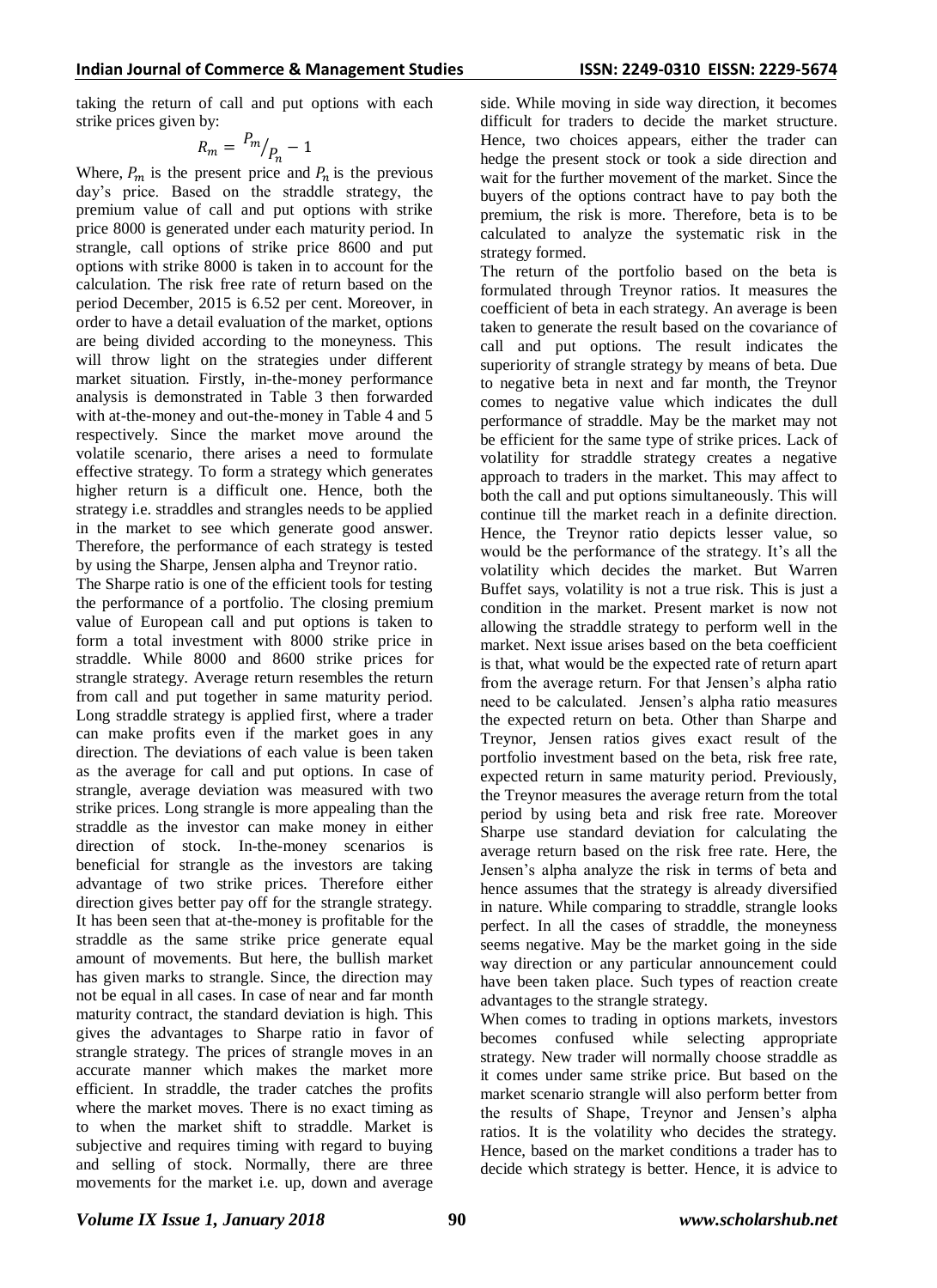change the strategy according to the beta level and by constant watch on the movements of stock. Beta plays a significant role on analyzing the risk structure of the market. These ratios will definitely help the traders to rank the performance of any strategy which they considered better for trading in the options markets.

#### **Summary and Conclusion:**

The strategies are designed in the options markets to indulge the traders in hedging activity. This can emphasis the return and provides immense knowledge about the movements of stock prices. Therefore, traders need to get some idea while trading in the market especially in options. In order to minimize risk in the stock markets, a certain kind of strategy is formed. Some of them is been discussed in the study i.e. straddle and strangle strategy. These are effectively utilized in the volatility constraints. Hence, for the study data is been collected from National Stock Exchange of India website. The long straddle and long strangle strategy is applied by taking European call and European put options with near (1 month), next (2 month) and far (3 month) month contract. Here, the data set is divided into three month contract cycle period.

Firstly, descriptive statistics is discussed where it shows that the data are normally distributed to arrive at the results. Before forming a strategy, a trader has to get information about the cause and effect relationship between the call and put with spot market. It will help the traders to design the strategy and maximize the return. The results shows that the strangle strategy is reacting better in the bullish market. Later on, a performance evaluation is done by taking in-the-money, at-the-money and out-the-money scenarios to generate the maximum return from each strategy. For this, Sharpe, Treynor and Jensen's alpha ratios are tested. These are efficient ratios to examine the performance of portfolios as a whole. Strategies formed for the analysis shows that the returns are varying in nature as per the maturity period. In Sharpe and Treynor ratio, strangle strategy generate higher return. But in Jensen's alpha, strangle indicates some negative return in next month maturity cycle. In all other months, strangle performed better. Hence, the traders have to decide the strategy after analysing the market conditions. Since volatility is the key factor for the movement of stock prices. Therefore, it is advice to change the strategy according to the beta level and by constant watch on the movements of stock. Since the period selected for the

study shows a bullish nature, the results are pertained according to it. Further research can be done with other strategies also.

### **References:**

- Abid, F., Mroua, M., & Wong, W.-K. (2006). The Impact of Option Strategies in Financial Portfolios Performance: Mean-Variance and Stochastic Dominance Approaches. *Market Research Article Series*.
- Benninga, S., & Blume, M. (1985). On the Optimality of Portfolio Insurance. *Journal of Finance, XI*(5).
- Bookstaber, R., & Clarke, R. (1985). Problems in Evaluating the Performance of Portfolios with Options. *Financial Analysts Journal*.
- Brenner, M., Ou, E., & Zhang, J. (2001). *Hedging Volatility Risk,.* (F.-0. Working Paper, Ed.) New York University.
- Brooks, R., & Hand, J. (1988). Evaluating the Performance of Stock Portfolios with Index Futures Contracts. *Journal of Futures Markets, 8*(1).
- Castellano, R., & Giacometti, R. (2001). Performance of a Hedged Stochastic Portfolio Model in the Presence of Extreme Events. *Computational Economics*, 17.
- Isakov, D., & Morard, B. (2001). Improving Portfolio Performance with Option Strategies:Evidence from Switzerland. *European Financial Management, 7*(1).
- Jensen, M. C. (1968). The performance of Mutual Funds in the period 1945-1964. *Journal of Finance, 23*(2), 389-416.
- Liu, J., & Pan, J. (2001). Dynamic Derivative Strategies, . *UCLA Working Paper.* .
- Sharpe, W. (1966). Mutual Fund Performance. *The Journal of Business*, 119.
- Stoll, H. R. (1969). The Relationship Between Put and Call Option Prices. *The Journal of Finance, 24*(5), 801-824.
- Trennepohl, G., & Dukes, W. (1981). An Empirical Test of Option Writing and Buying Strategies utilizing In-the-money and Out-of-the-money Contracts. *Journal of Business Finance & Accounting, 8*(2).
- Treynor, J. (1965). How to Rate Management of Investment Funds? . *Harvard Business Review*, 63-75.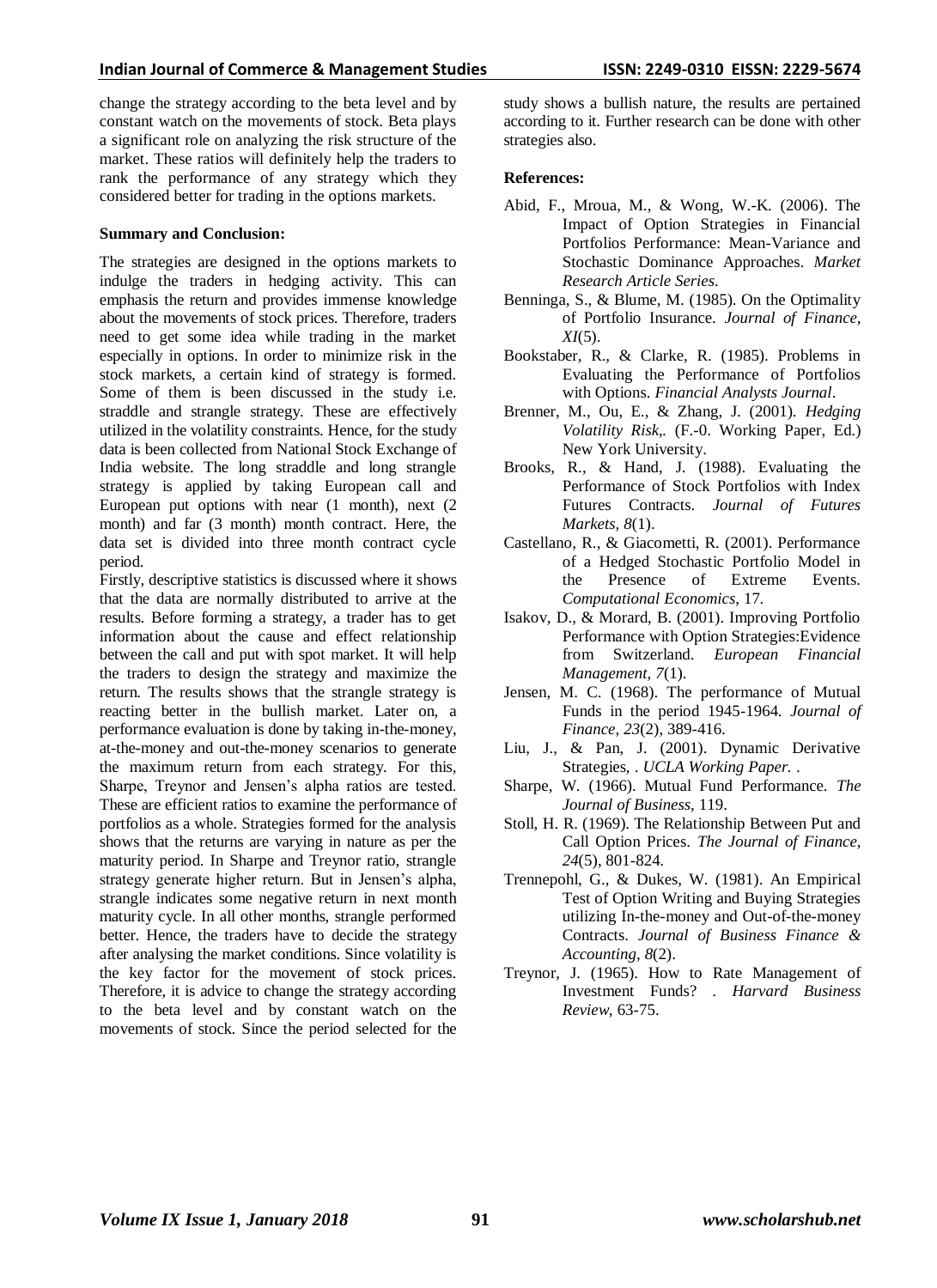| <b>Statistics</b> | Strike price @ 8000 |          |          |          |          |          | Strike price @ 8600 | <b>Spot</b> |          |              |
|-------------------|---------------------|----------|----------|----------|----------|----------|---------------------|-------------|----------|--------------|
|                   | Call 1              | Call 2   | Call 3   | Put 1    | Put 2    | Put 3    | Call 4              | Call 5      | Call 6   | <b>Index</b> |
| Mean              | 441.4554            | 517.5527 | 496.2311 | 49.60569 | 86.62129 | 111.7243 | 54.20421            | 100.2295    | 143.8433 | 8067.989     |
| Median            | 408.5750            | 475.2750 | 440.6837 | 11.42500 | 48.95000 | 76.57500 | 1.825000            | 30.05000    | 65.45000 | 8109.725     |
| Maximum           | 1046.200            | 1108.400 | 1085.270 | 452.4000 | 478.5500 | 480.3500 | 390.3000            | 453.5000    | 499.4000 | 8952.500     |
| Minimum           | 0.050000            | 94.65000 | 11.58341 | 0.050000 | 8.050000 | 20.65000 | 0.050000            | 1.100000    | 3.600000 | 6970.600     |
| Std. Dev.         | 257.1432            | 243.8301 | 266.8850 | 80.88149 | 92.23688 | 92.64008 | 87.03219            | 118.3525    | 142.2084 | 546.0587     |
| <b>Skewness</b>   | 0.230960            | 0.306318 | 0.284901 | 2.441398 | 1.834496 | 1.571954 | 1.753492            | 1.003747    | 0.782029 | -0.180169    |
| Kurtosis          | 2.196107            | 2.220450 | 2.201967 | 9.110891 | 5.999253 | 5.035876 | 5.372035            | 2.798147    | 2.196170 | 1.773000     |
| Jarque-Bera       | 7.235087            | 8.273751 | 7.853901 | 514.9712 | 189.0132 | 118.0770 | 150.8728            | 34.26237    | 26.02787 | 13.76438     |
| Probability       | 0.056849            | 0.065973 | 0.058935 | 0.983810 | 0.829492 | 0.659261 | 0.201732            | 0.071839    | 0.051964 | 0.090260     |

# **Table1: Summary Statistics of European Call and Put Options under different maturity period**

**Note:** Call and Put 1, 2 and 3 is denoted as near, next and far month maturity contract of the strike price 8000. For the strike price 8600 another set of call 4, 5 and 6 is been demonstrated. Since the p-value is greater than 5 per cent, the series are said to be normally distributed.

|  |  | <b>Table 2: Summary of Granger Causality Tests</b> |  |  |
|--|--|----------------------------------------------------|--|--|
|--|--|----------------------------------------------------|--|--|

| <b>Null Hypothesis</b>              | <b>F-Stat</b> | Prob.      | <b>Null Hypothesis</b>              | <b>F-Statistic</b> | Prob.     |
|-------------------------------------|---------------|------------|-------------------------------------|--------------------|-----------|
| Put 1 does not Granger Cause Call 1 | 1.39849       | 0.2480     | Put 1 does not Granger Cause Call 4 | 0.59684            | 0.5516    |
| Call 1 does not Granger Cause Put 1 | 0.66894       | 0.5127     | Call 4 does not Granger Cause Put 1 | 10.5648            | $0.0005*$ |
| Put 2 does not Granger Cause Call 2 | 0.86224       | 0.4229     | Put 2 does not Granger Cause Call 5 | 0.09291            | 0.9113    |
| Call 2 does not Granger Cause Put 2 | 0.47977       | 0.6192     | Call 5 does not Granger Cause Put 2 | 5.08044            | $0.0071*$ |
| Put 3 does not Granger Cause Call 3 | 1.00781       | 0.3658     | Put 3 does not Granger Cause Call 6 | 1.29016            | 0.2776    |
| Call 3 does not Granger Cause Put 3 | 0.69000       | 0.5021     | Call 6 does not Granger Cause Put 3 | 4.78525            | $0.0094*$ |
| Spot does not Granger Cause Call 1  | 3.36345       | $0.0366*$  | Spot does not Granger Cause Call 4  | 2.18697            | 0.1150    |
| Call 1 does not Granger Cause Spot  | 0.61072       | 0.5440     | Call 4 does not Granger Cause Spot  | 0.47753            | 0.6210    |
| Spot does not Granger Cause Call 2  | 3.46095       | $0.0333*$  | Spot does not Granger Cause Call 5  | 2.03270            | 0.1337    |
| Call 2 does not Granger Cause Spot  | 0.64842       | 0.5240     | Call 5 does not Granger Cause Spot  | 0.18092            | 0.8346    |
| Spot does not Granger Cause Call 3  | 2.76256       | $0.0656**$ | Spot does not Granger Cause Call 6  | 2.07107            | 0.1288    |
| Call 3 does not Granger Cause Spot  | 0.35764       | 0.6998     | Call 6 does not Granger Cause Spot  | 0.32521            | 0.7228    |
| Spot does not Granger Cause Put 1   | 1.95517       | 0.1443     |                                     |                    |           |
| Put 1 does not Granger Cause Spot   | 0.62489       | 0.5364     |                                     |                    |           |
| Spot does not Granger Cause Put 2   | 2.15290       | 0.1189     |                                     |                    |           |
| Put 2 does not Granger Cause Spot   | 0.65455       | 0.5208     |                                     |                    |           |
| Spot does not Granger Cause Put 3   | 2.39924       | $0.0935**$ |                                     |                    |           |
| Put 3 does not Granger Cause Spot   | 0.66344       | 0.5162     |                                     |                    |           |

**Note:** \* and \*\*denotes rejection of hypothesis at 5 and 10 per cent significance level. Straddle is formed by taking the call and put value of the strike price 8000. While in strangle, call value is taken from the strike price 8600 and put at strike 8000 is selected.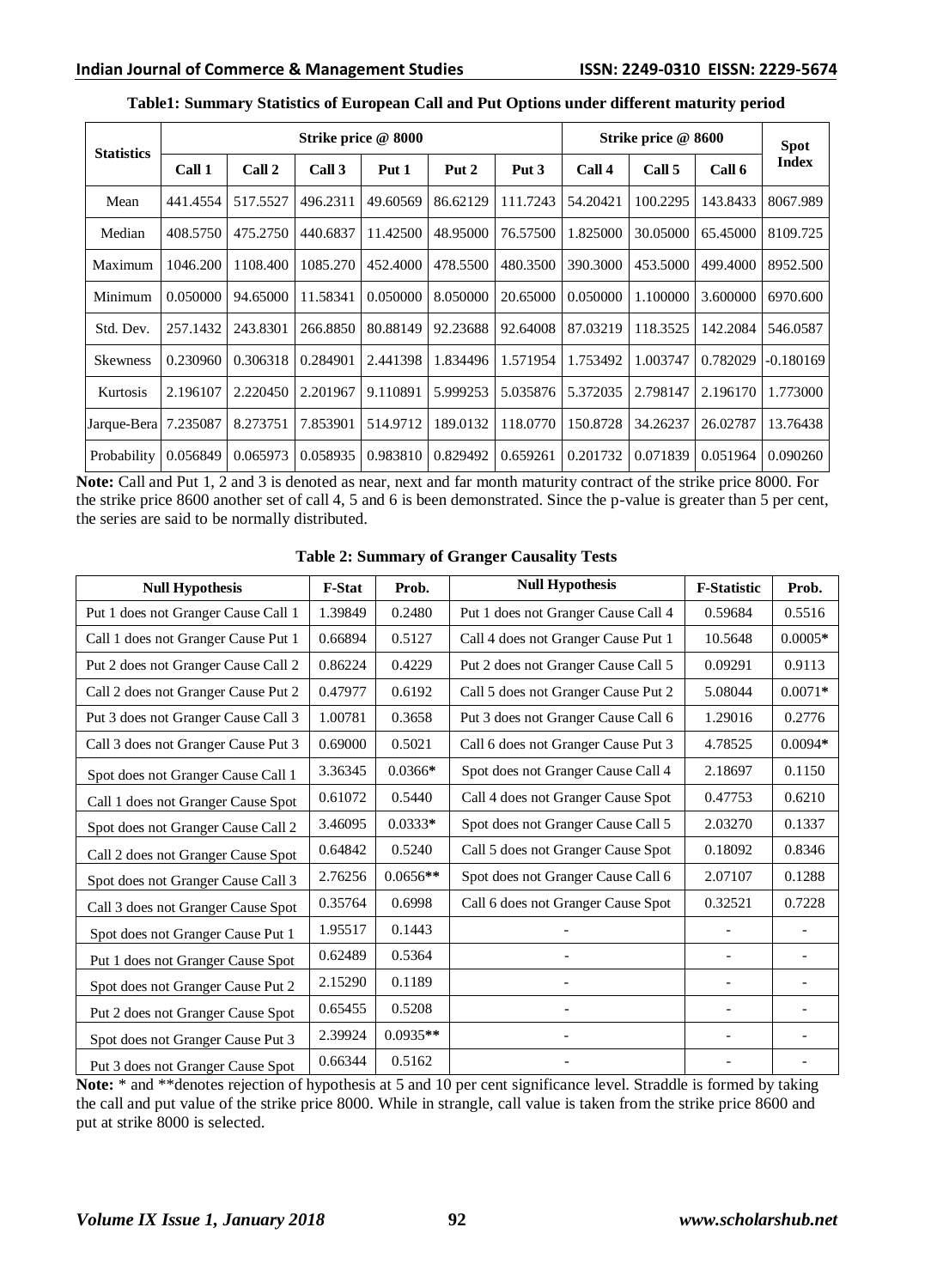| <b>Maturity</b> |          | <b>Strategy</b>                                  | <b>Sharpe</b><br>Ratio | <b>Treynor</b><br><b>Ratio</b> | <b>Jensen</b><br>alpha Ratio |
|-----------------|----------|--------------------------------------------------|------------------------|--------------------------------|------------------------------|
|                 | Straddle | Call 1 and Put 1 @ 8000                          | 0.0825                 | 0.0871                         | $-0.3998$                    |
|                 |          | Call 2 and Put $2 \& 8000$                       | 0.0648                 | 0.0744                         | $-0.4722$                    |
| Near            |          | Call 3and Put 3 @ 8000                           | 0.0992                 | 0.0600                         | $-0.3868$                    |
| Month           | Strangle | Call 4 @ 8600 and Put 1 @ 8000                   | 0.1090                 | 0.6457                         | 0.0740                       |
|                 |          | Call 5 @ 8600 and Put 2 @ 8000                   | 0.1285                 | 0.5574                         | 0.0855                       |
|                 |          | Call 6 @ 8600 and Put 3 @ 8000                   | 0.1150                 | 0.7911                         | 0.7491                       |
| <b>Next</b>     | Straddle | Call 1 and Put 1 @ 8000                          | 0.0409                 | $-0.0408$                      | 0.1788                       |
|                 |          | Call 2 and Put $2 \text{ } \textcircled{e}$ 8000 | 0.0390                 | $-0.0369$                      | 0.2741                       |
|                 |          | Call 3and Put 3 @ 8000                           | 0.0683                 | $-0.0499$                      | 0.1859                       |
| Month           | Strangle | Call 4 @ 8600 and Put 1 @ 8000                   | 0.6694                 | 0.0675                         | $-0.1254$                    |
|                 |          | Call 5 @ 8600 and Put 2 @ 8000                   | 0.8531                 | 0.0833                         | $-0.1048$                    |
|                 |          | Call 6 @ 8600 and Put 3 @ 8000                   | 0.9405                 | 0.0942                         | $-0.1174$                    |
|                 | Straddle | Call 1 and Put 1 @ 8000                          | 0.0327                 | $-0.0425$                      | $-0.0755$                    |
| Far<br>Month    |          | Call 2 and Put 2 @ 8000                          | 0.0249                 | $-0.0339$                      | $-0.0683$                    |
|                 |          | Call 3and Put 3 @ 8000                           | 0.0593                 | $-0.5825$                      | $-0.0554$                    |
|                 | Strangle | Call 4 @ 8600and Put 1 @ 8000                    | 0.0465                 | 0.4209                         | 0.0052                       |
|                 |          | Call 5 @ 8600 and Put 2 @ 8000                   | 0.0664                 | 0.6932                         | 0.0073                       |
|                 |          | Call 6 @ 8600and Put 3 @ 8000                    | 0.0739                 | 0.5776                         | 0.0068                       |

**Table 3: Performance of In-the-Money Volatile Strategies under different maturity period**

**Note:** Average return and standard deviation counts from the total return of call and put options with strike price 8000 in straddle and with 8600 in strangle. Risk free rate of return is taken as the Indian government 10 year Bond rate i.e. 6.52 per cent.

| <b>Maturity</b> |          | <b>Strategy</b>                                  | <b>Sharpe</b><br><b>Ratio</b> | <b>Treynor</b><br><b>Ratio</b> | <b>Jensen</b><br>alpha Ratio |
|-----------------|----------|--------------------------------------------------|-------------------------------|--------------------------------|------------------------------|
| Near            | Straddle | Call 1 and Put 1 @ 8000                          | 0.9056                        | 0.0940                         | 0.0659                       |
|                 |          | Call 2 and Put 2 @ 8000                          | 0.8051                        | 0.1021                         | 0.0573                       |
|                 |          | Call 3and Put 3 @ 8000                           | 0.9537                        | 0.1089                         | 0.0521                       |
| Month           | Strangle | Call 4 @ 8600and Put 1 @ 8000                    | 1.0672                        | 0.9110                         | $-0.0390$                    |
|                 |          | Call 5 @ 8600 and Put 2 @ 8000                   | 1.0431                        | 0.9037                         | $-0.0226$                    |
|                 |          | Call 6 @ 8600and Put 3 @ 8000                    | 1.0529                        | 0.8947                         | $-0.0383$                    |
|                 | Straddle | Call 1 and Put $1 \& 8000$                       | 0.5598                        | 0.0781                         | 0.0299                       |
|                 |          | Call 2 and Put 2 @ 8000                          | 0.6392                        | 0.0848                         | 0.0352                       |
| <b>Next</b>     |          | Call 3and Put 3 @ 8000                           | 0.5880                        | 0.0972                         | 0.0267                       |
| Month           | Strangle | Call 4 @ 8600 and Put 1 @ 8000                   | 0.9950                        | 0.0386                         | 0.0448                       |
|                 |          | Call 5 @ 8600 and Put 2 @ 8000                   | 0.9367                        | 0.0211                         | 0.0574                       |
|                 |          | Call 6 @ 8600and Put 3 @ 8000                    | 0.8512                        | 0.0482                         | 0.0460                       |
|                 | Straddle | Call 1 and Put $1 \& 8000$                       | 0.5960                        | $-0.0102$                      | $-0.0104$                    |
|                 |          | Call 2 and Put $2 \text{ } \textcircled{e}$ 8000 | 0.6935                        | $-0.0332$                      | $-0.0117$                    |
| Far Month       |          | Call 3and Put 3 @ 8000                           | 0.6229                        | $-0.0514$                      | $-0.0148$                    |
|                 | Strangle | Call 4 @ 8600 and Put 1 @ 8000                   | 0.7930                        | 0.8626                         | 0.0392                       |
|                 |          | Call 5 @ 8600 and Put 2 @ 8000                   | 0.8945                        | 0.8093                         | 0.0446                       |
|                 |          | Call 6 @ 8600 and Put 3 @ 8000                   | 0.8351                        | 0.7958                         | 0.0361                       |

**Table 4: Performance of At-the-Money Volatile Strategies under different maturity period**

**Note:** Average return and standard deviation counts from the total return of call and put options with strike price 8000 in straddle and with 8600 in strangle. Risk free rate of return is taken as the Indian government 10 year Bond rate i.e. 6.52 per cent.